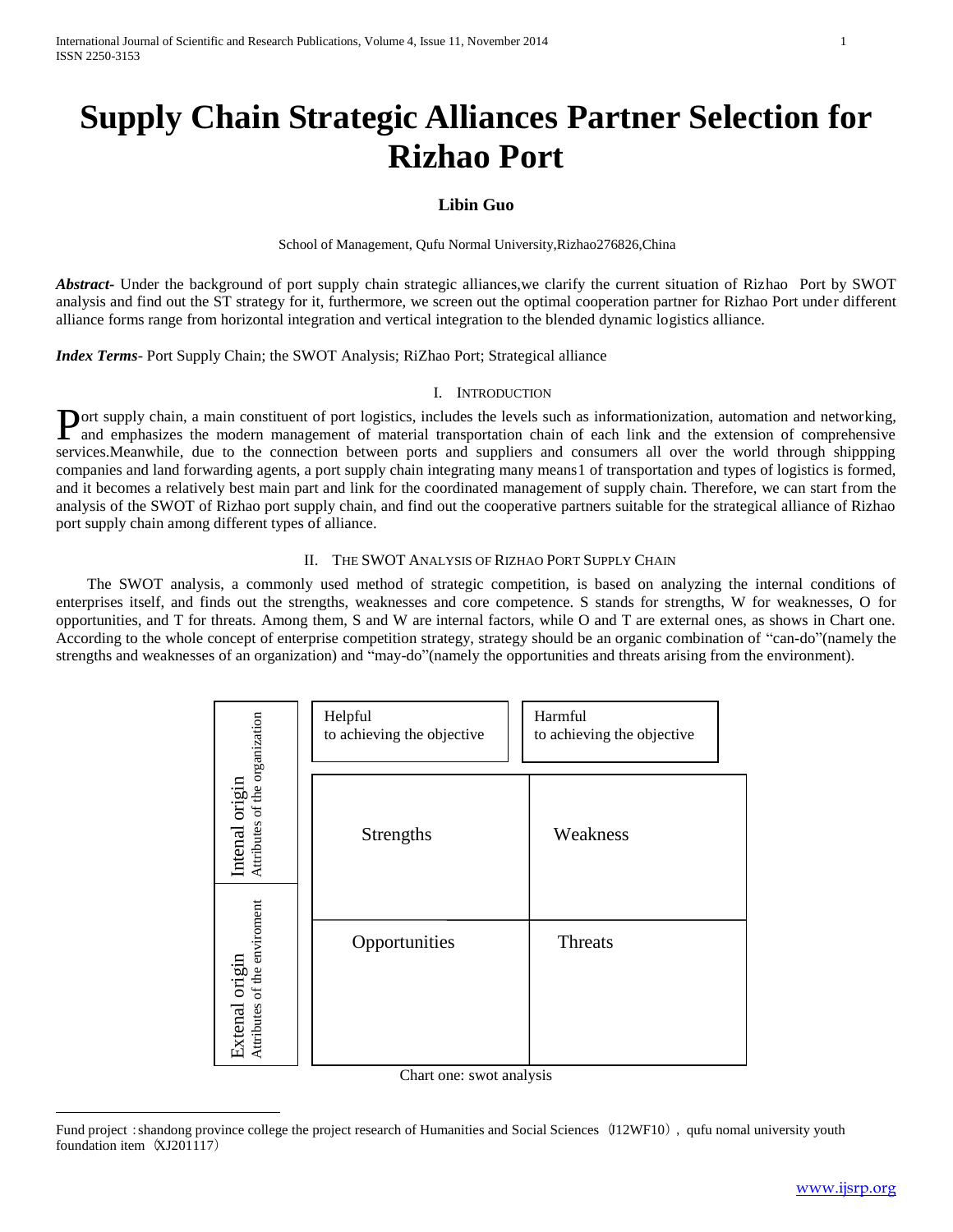#### III. THE STRENGTHS OF RIZHAO PORT

#### **Geographical advantages**

 Rizhao Port has evident geographical advantages, and abounds in gifts of nature. The Port is located in the middle part of China's coastline, with the Yellow Sea on its east, adjacent to Qingdao Port in the north and Lianyungang Port in the south, and with Japan, South Korea and North Korea on the other side of the sea. The port district boasts wide bays, deep waters, vast hinterland, a mild climate, and is an ice-free and a non-silting port, which make it a suitable place for building a large-scale deep water berth about 200~300 thousand-ton, especially for industrial layout in the port areas with large inflows and outflows.

## **Climate conditions**

 Rizhao Port enjoys south wind all the year round, of which the frequency rate is 10.95%. And the frequency rate of wind of more than 6 scale for the whole year is 0.51%. Typhoon has a minimum influence on the port because there is no typhoon landing here. Its annual precipitation on average is 955mm. Foggy days mostly occur between February and July, accounting for 90% of its yearly foggy days, and the number of annual foggy days with visibility less than 1km is on average about 11.4 days. The annual average temperature is 12.5℃, with the highest being 37.5℃, and the lowest —14.5℃. The sea surface is ice-free all the year round, and so it is with the port.

#### **Infrastructure capabilities**

 Rizhao Port, now having five port districts: Donggang District, Zhonggang District, Xigang District, Lanshan District and Lanshan Beigang District, has 28 production berths, and the throughput capabilities of berths are 41320 thousand tons. Among them, Donggang District and Xigang District have 19 production berths, among which two berths are used for 125 thousand-ton coal, and there are 11 berths of a tonnage of over 10 thousand; Lanshan District and Lanshan Beigang District have 7 production berths, among which there are 4 berths of a tonnage of over 10thousand; Xigang District has 2 production berths of a tonnage of 10 thousand.

 Donggang District and Zhonggang District: the throughput capabilities are 31580 thousand tons. Coal dock: 2 berths of 125 thousand-ton. There are 9 berths(except the coal dock) more than 10000t, among which Number 4 berth is Daewoo bulk cement berth. There are 8 berths less than 10000t, which are mainly used for the acceptance of small and medium vessels, and the acceptance of break bulk cargoes and general cargoes. Xigang District: a newly-built port district during the Period of ninth-five year plan, with 1wood dock of a tonnage of 40 thousand and 1 universal bulk, and the throughput capability of 1340 thousand tons. Lanshan District and Lanshan Beigang District: now having 7 production berths, 4 berths of a tonnage of more than 10 thousand, and the throughput capability of 4800 thousand tons.

## **Collecting and distributing ability**

 The collecting and distributing of Rizhao Port are convenient and efficient. Yanshi Railway and Pinglan Railway connecting Rizhao Port with other places run westwards through Xinxiang, Houma, and Xi'an before they end in Alashankou of Xinjiang Autonomous Region. They are parallel to Lianyungang-Lanzhou Railway, and intersect with Beijing-Shanghai Railway, Beijing-Jiulong Railway, Beijing-Guangzhou Railway, Jiaozuo-Zhicheng Railway, and Datong-Puzhou Railway, which forms a railway network that connects Rizhao Port with the vast regions of East China, Central China, and Northwest China. The completion of Jiaozhou-Xinyi Railway, and the construction of Dongdu-Pingyi Railway, Zaozhuang-Linyi Railway and the railways in south-central Shanxi Province will further enhance the collecting and distributing ability of Rizhao Port.

 Port highway is connected with Rizhao-Dongming Highway and Lianyungang-Huoerguosi Highway, and intersects with Tongjiang-Sanya Highway, Beijing-Shanghai Highway and Beijing-Fuzhou Highway. Four National Highway trunk lines connecting Rizhao Port with other places have access to all parts of the country, forming a highway transport network which extends in all directions. Two railway arteries run through Rizhao port district, and they are Rizhao-Lankao Highway and Shenyang-Haikou Highway, and new Eurasian Continental Bridge and the south-central railway in Shanxi Province under construction. Rizhao-Yizheng Pipeline, Rizhao-Dongming Pipeline and Rizhao-Puyang Pipeline under construction run through Rizhao port district.

 Rizhao now has opened eight aviation agencies, which allows doing passenger and cargo business at any time. Round trip tickets from Qingdao to all parts of the country, from Qindao to South Korea, and to Hong Kong, tickets from Jinan to all parts of the country, and tickets from Lianyungang to all parts of the country can be booked; air cargo transportation business from Qingdao to all parts of China can also be done. The 168km between Rizhao and Qingdao Airport, and the 120km between Rizhao and Lianyungang Airport are both within two-hour ride.

The sea routes of Rizhao Port can reach any port in the world, and Rizhao Port has been open to navigation with over 100 countries and regions in the world. Rizhao Port has 3 modernized container berths, which is at present one of container docks with deepest draft and biggest container yard among coastal ports all over China. Rizhao Port, with its annual throughput capability amounting to 5000 thousand tons, is China's biggest transshipment port, boasting 2 specialized bulk cement berths which can berth vessels of a tonnage of 40 thousand and world-class cargo handling technology. Rizhao Port, at present, has China's most advanced and specialized wood chip and timber berths and supporting equipment. Its storage capability amounts to 500 thousand cubic meters. Its annual import volume of timber reaches almost 1000 thousand cubic meters, and more than 1000 thousand tons of wood chips are imported annually, which make Rizhao Port the biggest wood chip and timber distributing center in the north of Yangtze River. Rizhao Port has all kinds of advanced rolled steel loading and unloading facilities and devices, which can satisfy the handling, storage and transportation of all kinds of rolled steels such as billet steel, steel plate, steel wire rod, steel pipes, and section steel. Rizhao Port has launched international passenger-cargo liner, which is twice weekly, from Rizhao to Pyongtaek of South Korea; Rizhao Port has first-class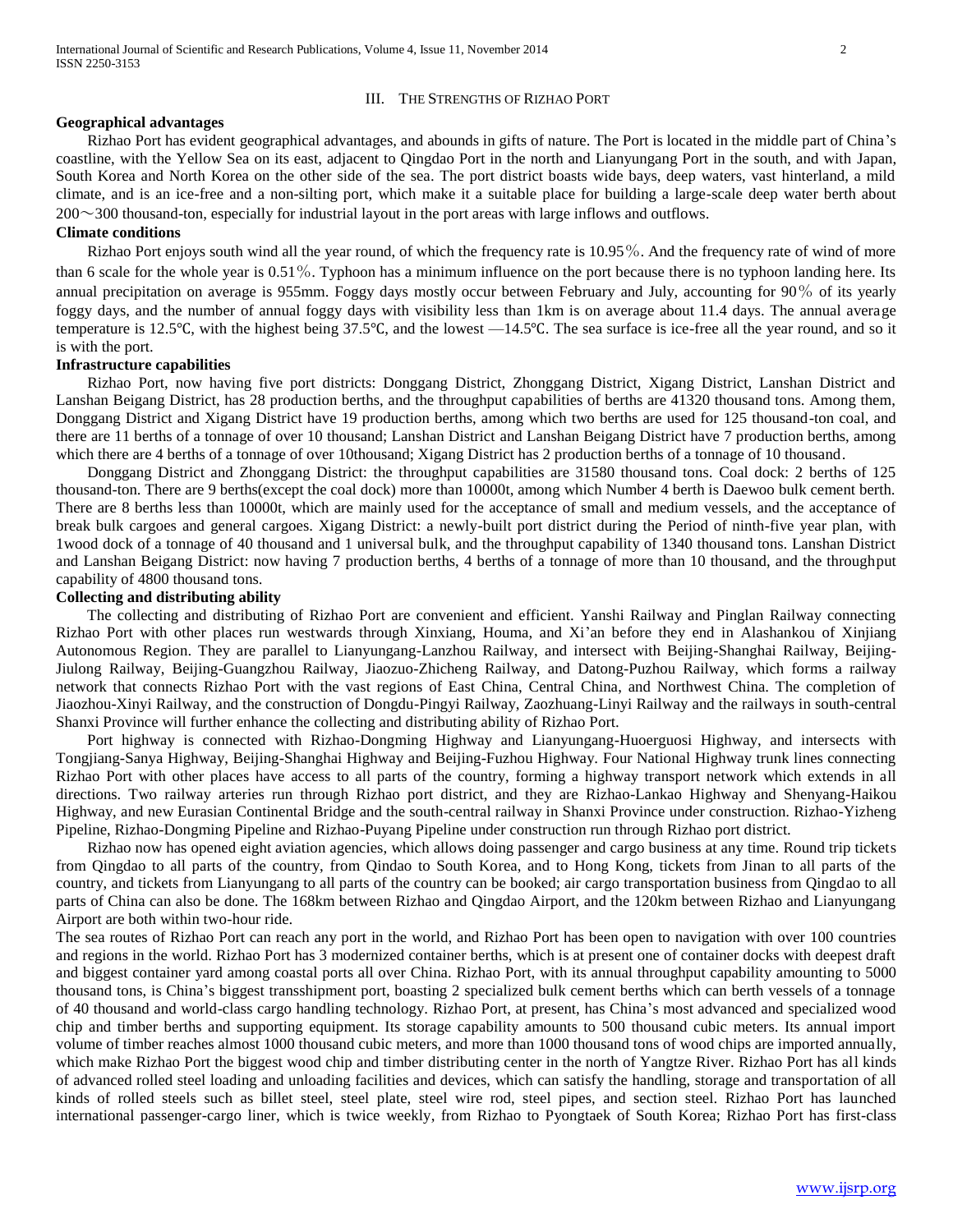international ship hall, with its reception capability hitting over 1000 passengers at one time, and annual passenger capability reaching 150 thousand persons.

#### **Economic hinterland**

 The economic hinterland of Rizhao Port is vast. Rizhao Port adjoins to Southern Shandong energy base, which, having many kinds of mineral resources, especially building material resources famous for their superiority in quality and abundance in quantity, is an important building material base in East China. The direct economic hinterland of Rizhao Port covers regions like the south of Shandong Province, the north of Henan Province, the south of Hebei Province, the south of Shanxi Province and Guangzhong Region in Shaanxi Province, with a population of more than 80 million and an area of 180 thousand square kilometers. Its indirect economic hinterland ranges over Central China and Northwest China such as Gansu Province, Ningxia Autonomous Region, Xinjiang Uyghur Autonomous Region, with an area accounting for 20% of the whole country. The indirect economic hinterland is an important exit of the strategy "Transporting Coal from West to East, and from North to South " implemented by China, and meanwhile an important passage of the strategy of "Western Development".

# **The Analysis of Disadvantages Faced by Rizhao Port and Strategies**

## **The relatively low informationization level of the Port**

 Although Rizhao Port has invested markedly more in informationization when accelerating the infrastructure construction, there is still a gap between the overall informationization level of Rizhao Port and China's advanced ports, such as Qingdao Port, Dalian Port and Yingkou Port. The informationization of a port includes not only manufacturing information system, but also all kinds of support service systems, such as human resources, equipment, goods and materials, assets, engineering management, finance, CRM, and logistics information platform; comparatively speaking, there is still a relatively big gap.

 Dalian Port, Tianjin Port, Qingdao Port, and Qinhuangdao Port have invested a great sum of money in building e-commerce websites, with which e-port and logistics trade platform built by EDI center are combined to divert logistics and trade information even transaction to the Internet; the coal trade net of Qinhuangdao Port and the coke trade net of Tianjin Port have become the ecommerce platform of online trade delivery, and the coal price index issued by them has been recognized by the industry and the country; Qingdao Port and Lianyungang Port have respectively their own e-commerce, with the two Internet portals of logistics net and trade net providing trade services to users, and both ports are actively developing iron ore trade net and releasing so-called authoritative indexes.

 Rizhao Port should step up efforts to build e-commerce platform and logistics information platform centering on EDI and e-port, which is to make use of information networks to combine goods owners, charters, traders, manufacturing enterprises, logistics companies, customs, commodity inspection with the port, thus providing all parties with regional shipping information of comprehensive and intelligent information services and providing users with better services; at the same time Rizhao Port customer call center should be built as soon as possible, and unified customer service call should be opened. All those measures are to take the overall informationization level of Rizhao Port into the rank of China's advanced coastal ports.

## **Lack of linkage among the three industries**

 The linkage of the three industries is shortening product cycle from raw material purchase to end consumers by information sharing among manufacturing industry, commercial circulating industry and logistics industry. It's mainly reflected in the aspects of suppliers and manufacturers sharing the information such as plans, manufacturing, storage and logistics, manufacturers and distributors sharing product information, consumer demands, shipment information, inventory and so on, and facilitators and logistics enterprises serving the supply chain making logistics plans also by sharing information.

 Rizhao Port should enhance the investment and construction of modern logistics parks to build international logistics park; the modern model park, with the linkage of manufacturing industry, commercial circulating industry and logistics industry, should be based on the sea and land transport hub, be characterized by regional distribution, be led by industrial logistics, center on the third party logistics cluster and logistics resource integration, regard the processing and distributing of raw material as an expansion, and be supported by logistics technology application.

#### **Relatively low industrial level in port-surrounding areas, and the underdeveloped direct economic hinterland**

 The industrial development in port-surrounding areas can drive the development of the port. Rizhao should make efforts to create a modern port industry system which is under the leadership of the port and develops simultaneously the steel industry, petrochemical industry, wood industry, and food and drug industry. Lanshan District can focus on developing steel industry, chemical industry, ships and equipment manufacturing, modern logistics, wood processing, soybean and aquatic products processing and so on, building it into a world class steel base, a heavy and chemical industries clustering region at Haizhou Bay, the biggest distribution hub of imported wood in the north, and a trade and logistics center of marine products, chemical liquids and rolled steel.

 The direct economic hinterland of Rizhao Port includes 18 municipalities, and they are: the seven municipalities in the south of Shandong Province(Rizhao, Linyi, Zaozhuang, Jining, Heze, Tai'an, Laiwu), the five municipalities in the north of Henan Province(Xinxiang, Jiaozuo, Hebi, Anyang, Puyang), the four municipalities in the south of Shanxi Province(Changzhi, Jincheng, Linfen, Yuncheng) and two municipalities in the Guanzhou region of Shaanxi Province. The main characteristics of the hinterland: the disparate economic development of the hinterland; industrial structure characterized with the problems such as "low, small and loose". Different regions can make use of and step up efforts to develop their domestic resources so as to give full play to their advantages. **The backwardness of logistics service**

 Rizhao should enhance the construction of logistics parks such as bonded logistics center, comprehensive port logistics parks, wood processing logistics parks, and aquatic products logistics parks. The goods supply of Rizhao Port is composed of ten dominant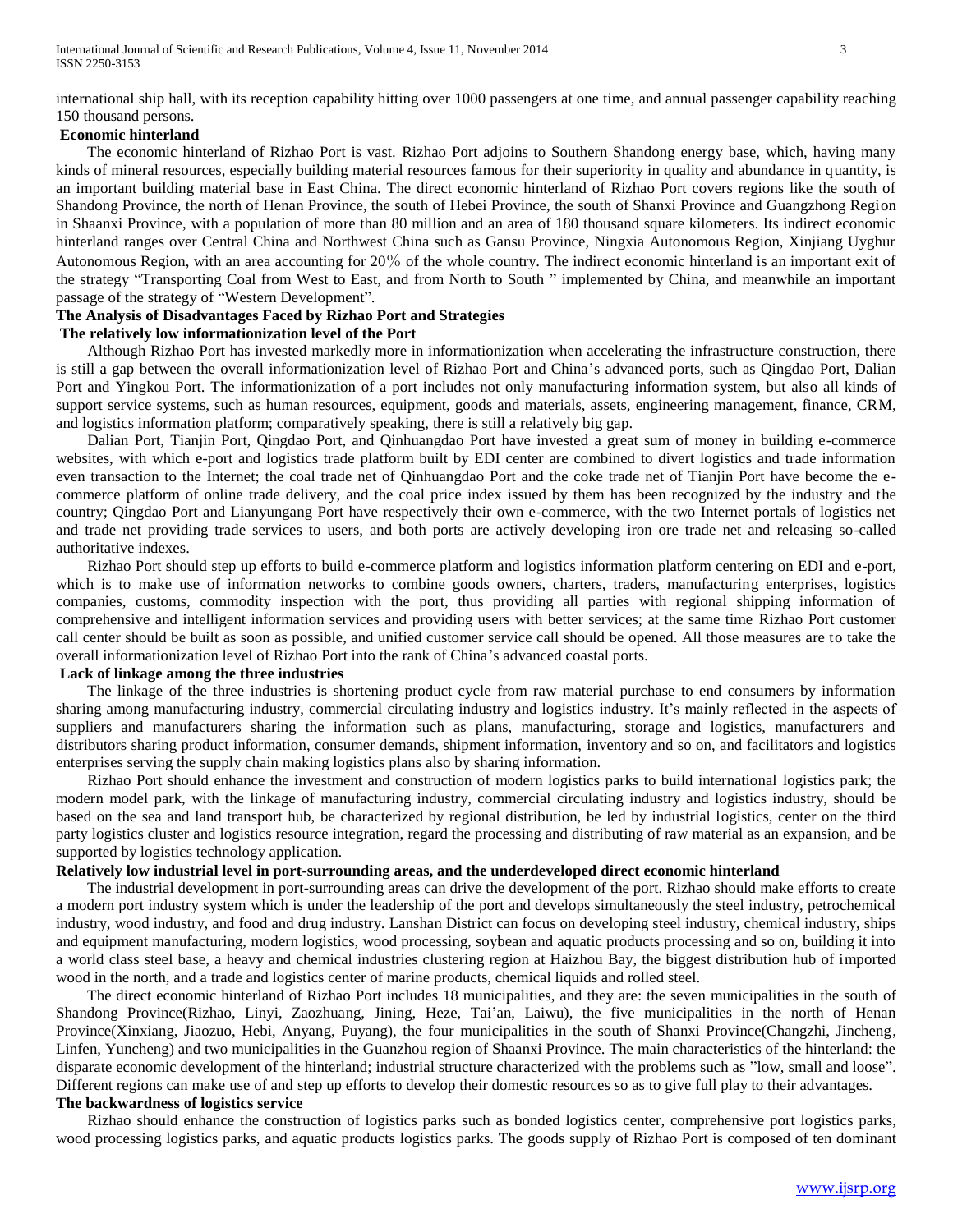types of goods, which are coal, iron ore, container, grain, liquid chemical and oil, aluminum oxide, coke, cement, wood and steel; the auxiliary types of goods have all kinds of bulk cargoes such as non-metallic ore and chemical fertilizer, and roll-on roll-off transport of passengers and cargoes has been launched. The logistics service focuses on the development of building steel logistics parks, coal logistics distribution center, bonded logistics warehouse and so on.

## **The Opportunities of Rizhao Port**

## **Policy orientation: blue opportunities**

 During the 12th Five-Year Plan period, Shandong Province builds the blue economic zone of Shandong Peninsula and the port industry clustering zone in the south of Shandong; Rizhao implement the strategical plan of building emerging cities with characteristics; the major port and hinterland projects, such as Rizhao-Yizheng Petroleum Pipeline, Rizhao-Dongming Petroleum Pipeline, Rizhao-Puyang Petroleum Pipeline, the railway passage in the central and south part of Shanxi Province, and high-quality steel base of Rizhao, has sped up. All those above provide Rizhao Port with crucial golden opportunities to achieve the sustainable and fast development.

#### **The restructuring of energy resources**

 The orientation of energy resources restructuring is "transferring the mode and adjusting the structure". The change of energy resources structure will directly influence China's coastal transport demand of coal, natural gas and petroleum in the future, thus leaving quite large room for the development of coastal port. Rizhao Port being a young port, with the arrival of low carbon economy era, the fact that Rizhao Port speeds up the construction of green and ecological port will lay the foundation for the sustainable development of the port.

## **The Threats Confronting Rizhao Port**

#### **The contraction of the world's economy**

 International trade suffers severe shrinking under the influence of global financial crisis. Especially the container handling capacity related with ports is exposed to more influence. At present, the obstruction in the way of foreign trade recovery is relatively large, and the demand from the US is weakening a lot. During the 12th Five-Year Plan period, there are many uncertainties with the development of foreign trade.

#### **The intensifying competition among regions**

 The competition of ports is mainly reflected in the aspects of the competition among different port groups, among different ports within the same port group, and among different port enterprises within the same port. The battle among ports are mainly for hinterland resources, transit goods supply, berthing vessels, investment amounts and so forth. China has five major port groups: Bohai Bay Rim, Yangtze River Delta, Southeast Coast Area, Pearl River Delta and Southwest Coast Area.

 In the Bohai Bay Rim port group, the three central ports, Dalian Port , Tianjin Port and Qingdao Port, are all comprehensive ones, which are almost on a par in development history, location conditions, hinterland economy and port business. From the perspective of hinterland, they have overlapping parts, which means the fierce competition among them at present and in the future. Dalian Port, which relies on the position of northeast Asian shipping center, is sparing no effort to build international comprehensive logistics port; Tianjin Port, as the core carrier of international shipping center in the north of China, poses "four major industries" to be the pillar expanding functions, and transforms itself into international port operator; Qingdao Port sets up its goal of becoming the economic center of coastal region in the east, the modern service center, and the culture center. 2011 witnessed the "4+1" port strategic alliance framework agreement, driven by Shandong Provincial Government, signed by Qingdao Port, Rizhao Port, Yantai Port, Weihai Port and Busan Port of the South Korea, which means their concerted efforts to build a northeast Asian international logistics hub and a shipping center. Although the leadership of northeast Asia is still unknown, the intense competition is evident and becoming more and more fierce. Therefore, the strategical alliance among ports becomes a quite good development direction.

#### **The Choice of the Strategical Alliance of Rizhao Port Supply Chain**

 As is showed in the SWOT analysis, advantages outweigh disadvantages of Rizhao Port supply chain, and opportunities and threats both exist, so the ST strategy, in the SWOT analysis matrix, of drawing on advantages and avoiding disadvantages can be adopted. For this reason, our emphasis is how to choose appropriate strategic alliance partners for Rizhao Port supply chain, the way of cooperation, and the feasibility of cooperation.

## **The Way of Strategic Alliance Cooperation for Supply Chains in Rizhao Port**

 The port Strategic Alliance should be based on cooperation agreements or network cooperative relationships established among ports or upstream and downstream firms in supply chains for their common goal. It aims at taking full advantage of the limited resources of the ports to exert our greatest strengths and promoting the close cooperation with other ports and firms to meet our own demand for some resources. Following the alliance, we can better realize the goal of intensive management and market competition strategy.

#### **Divided according to the properties of subject in alliance**

 According to the subject in alliance, we can divide the dynamic logistics alliance into three forms: horizontal integration, vertical integration and blended integration.

 Horizontal integration dynamic logistics alliance is the logistics alliance that is formed by core competitive port enterprises and other port enterprises with equivalent logistics capability, aiming at responding to market demand quickly and accelerate resource sharing and complementarity. Without market opportunity this kind of alliance will soon end and then port enterprises will make up another new logistics alliance to meet market demand. Under the influence of this alliance, port enterprises can make the best of the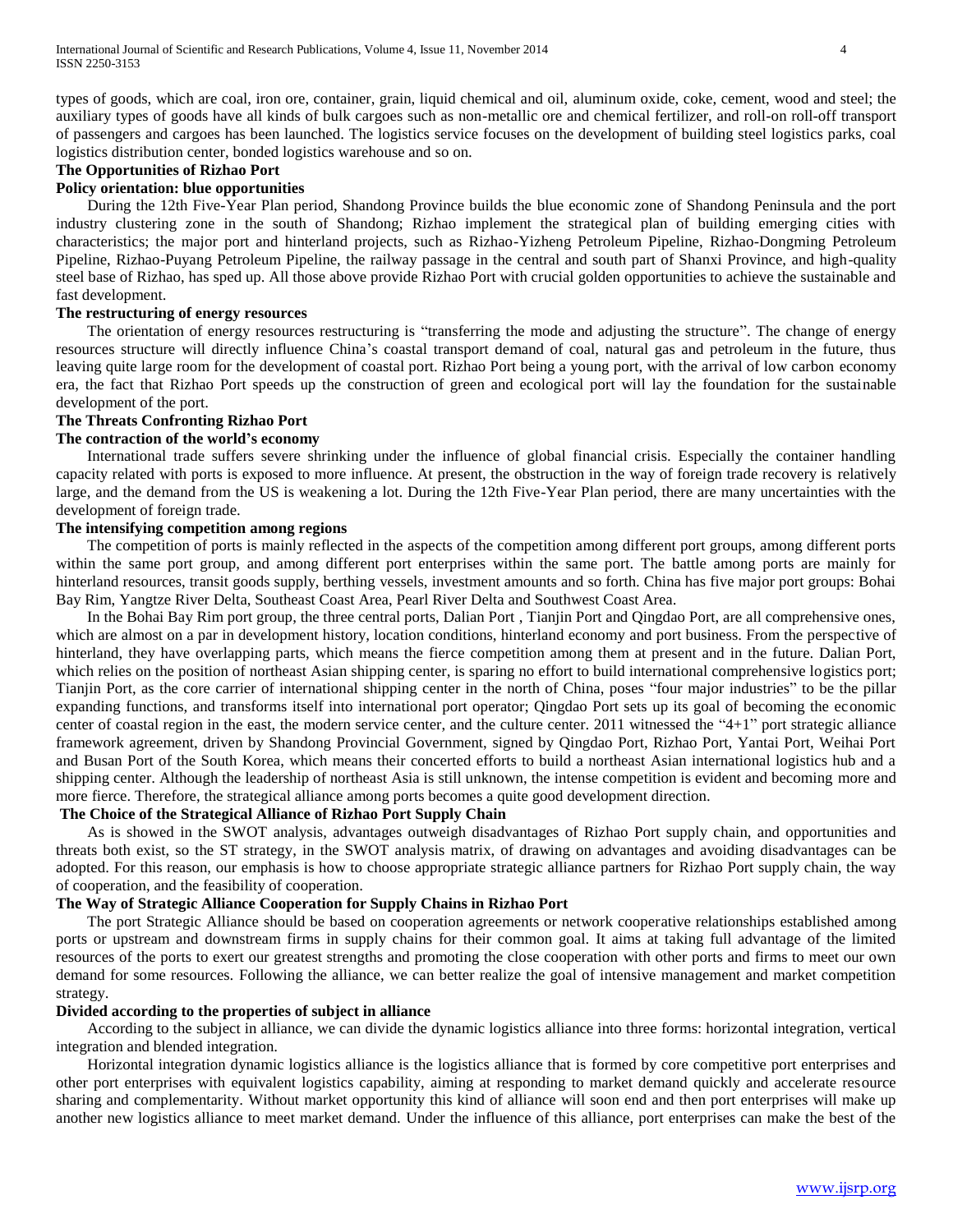scattered resources and provide a quick response to the diverse needs of customers. In this process, the quality of service is improved and the cost is saved, making the port enterprises facing less operational risks and competition pressure.

 Vertical integration dynamic logistics alliance is a good cooperation in which one port enterprise is at the core and makes business with suppliers and customers on the basis of supply-demand relationship. This kind of alliance is also dynamic, and when market opportunity is over, the port enterprise will weigh the benefits brought by the suppliers and customers and revalue the possibility of cooperation with them. On the one hand, this dynamic logistics alliance can reduce the risks that are caused by long-term cooperation; on the other hand it can also contribute to saving transaction cost.Meanwhile, the alliance enterprises attempt to leave out the middle level of logistics so as to achieve seamless connection. In their alliance, the cooperation enterprises should share logistics information with each other, including supplication information, transportation information, market information, and the information about logistics control and management, and immediately master the overall situation of logistics operation to adjust their plan.

 Blended integration dynamic logistics alliance is the alliance that is centered on core competitive port enterprises and links port enterprises at similar capacity and upstream and downstream suppliers. This type of alliance can help small and medium-sized port enterprises lower the logistics cost and concentrate on operating dominant business, and promote common development of alliances by sharing risks.

#### **Divided according to the basic content of alliance**

 In the light of their basic content, the dynamic logistics alliance of port enterprises can be sorted into market alliance, technology alliance, R&D alliance, supplication alliance and some other non-property rights alliances.

 Market alliance, technology alliance and R&D alliance belong to enterprise-to-enterprise alliances, and they are the embodiment of horizontal integration dynamic logistics alliance. Under the influence of these alliances, port enterprises constantly enhance their competitiveness and ally with other ports on the aspects of logistics marketing, port logistics technology and R&D. On the one hand, greater economies of scale are achieved; and on the other hand, the problem of singular enterprises' high expenditure is solved to a great extent.

#### **Divided according to the intensity of cooperation**

 The cooperative objects and partners of strategic alliances in port supply chains include ports, port logistics parks, the owner of cargo and their association, shipping and logistics companies, and neighboring port industrial parks. The alliances can be achieved in the following ways:

## *Contractual agreement*

 For instance, port logistics parks can sign a deal on lands, storages and yards with ports, owners and shipping companies to introduce interflow of commodities, or make a treaty with them on logistics operation in the logistics park so as to provide allembracing logistics services.

#### *Informal cooperation*

 For example, ports, shipping companies, owner units and logistics park staff can develop a non-contractual cooperation through accessing each other or exchanging staff in due time.

#### *Joint venture enterprise*

 Joint venture enterprise refers to a form of enterprise cooperation in which two or more companies can operate one enterprise by co-funding, facing risks and sharing profits. In a broad sense, it belongs to the alliance and now it has been widely adopted. Rizhao and Qingdao Container Terminal Co., Ltd. is a typical example of joint venture enterprise.

 Ports, shippers and shipping companies jointly invest in the establishment of logistics enterprises. Under the competitive and cooperative conditions, these companies tend to extensive cooperation, forming a new independent economic entity—— joint venture enterprise. For example, logistics parks can transfer lands for shippers, port and shipping companies, so that these companies can, on the basis of their business need, build appropriate storages or equipment and conduct enterprise management.

## *Equity transfer*

 Most enterprises take equity stakes of other enterprises, aiming at assuring the capability of suppliers and establishing informal cooperation. That is to say, the companies participating in logistics business continue to operate their own business in the form of independent entity, and they can also get the benefits from both sides.

#### *Virtual enterprise*

 A virtual enterprise is an enterprise alliance entity by which companies with different resources and advantages can tap markets and battle their rivals when new opportunities appear in the market. It is organized on the basis of sharing technology and information of information networks and sharing the cost, contributing companies' co-development and mutual benefits. Virtual Enterprise helps participating companies realize the extraordinary goal which cannot be achieved through their own ability, i.e., this goal is beyond the limit of companies' own resources. Therefore, expecting to build a virtual enterprise and break through their own limits, companies must cooperate with other enterprises with common goals and realize strategic alliance in all directions.

 The virtual enterprise can be realized by electronic network. The application of network technology provides great convenience for logistics cooperation, which includes that it connects a mountain of core competence of enterprises by the internet to complement each other's advantages and drives to achieve the 1+1>2 systematic synergy effect, making enterprises reap more benefits and create more and better products and service. Ports logistics parks, ports, shipping companies, owners and harbor-neighboring industrial parks can form a temporary and dynamic alliance among enterprises. In this alliance, companies can make up enterprise nets through online agreement, have enough reserves and share resource. So when the market timing comes, they can jointly take this opportunity and achieve common development.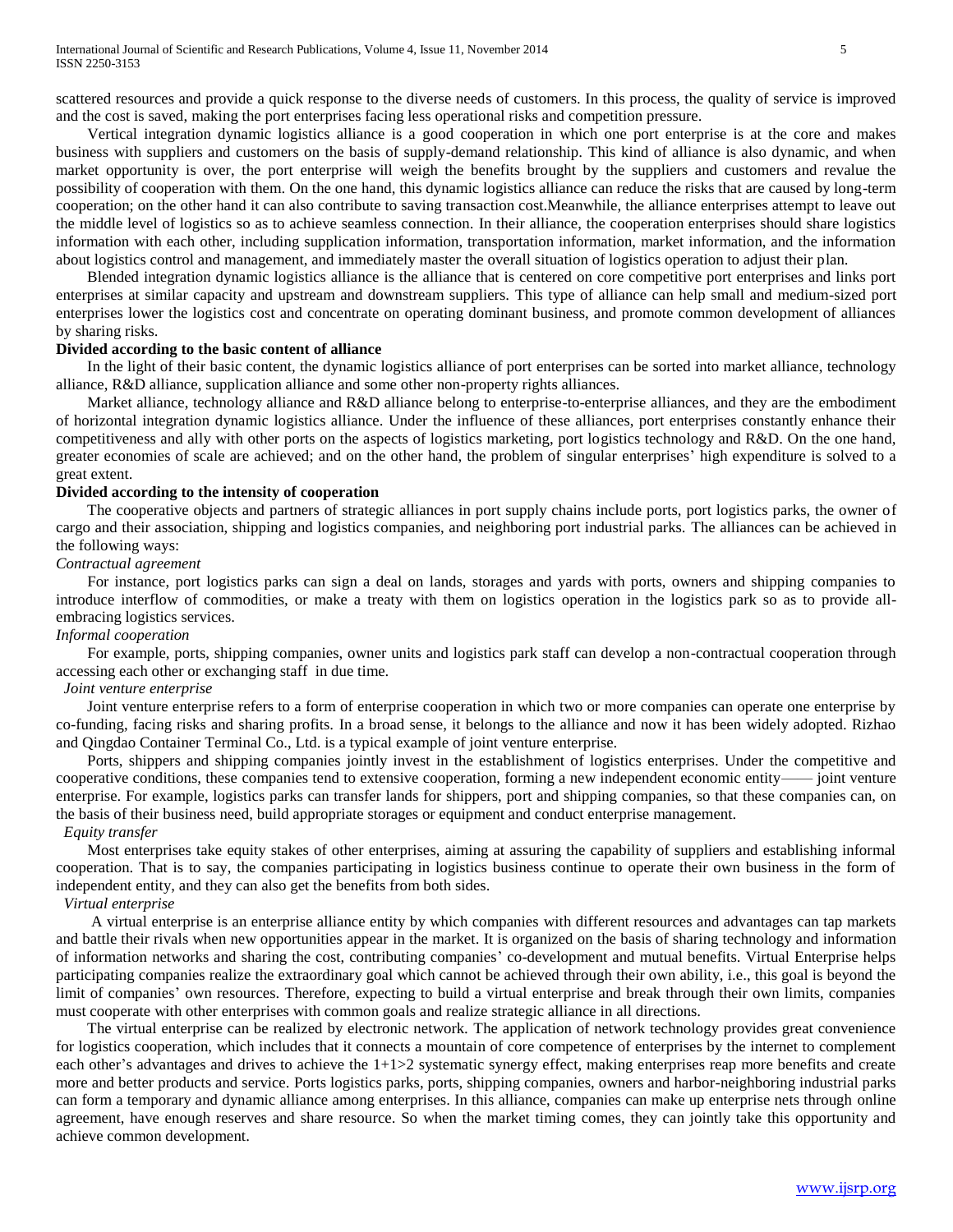## **The Partner of Strategic Alliance Cooperation for Supply Chains in Rizhao Port Horizontal integration alliance partners**

*Choose alliance partners in the light of the comprehensive competitiveness of their ports.* 

 On the basis of integrated evaluation index system, multi-level grey assessment method of comprehensive empowerment is applied to choosing alliance partners of Rizhao Port and 16 influential ports in China are sorted in order. The result of this research shows Ningbo-zhoushan Port, ranking the top of the list, becomes best partner for Rizhao Port.

*Choose alliance partners based on their international ports.*

| Rank             | name of port            | January - December, 2013 | January-<br>December, 2012 | Increase over last<br>year % |
|------------------|-------------------------|--------------------------|----------------------------|------------------------------|
|                  |                         | (ten thousand TEU)       | (ten thousand TEU)         |                              |
| $\mathbf{1}$     | Shanghai port           | 3361.70                  | 3252.90                    | 3.34                         |
| $\overline{2}$   | Singapore port          | 3260.00                  | 3166.00                    | 2.90                         |
| 3                | <b>Shenzhen Port</b>    | 2327.80                  | 2294.13                    | 1.46                         |
| $\overline{4}$   | Port of HongKong        | 2228.80                  | 2311.00                    | (3.60)                       |
| 5                | <b>Busan Port</b>       | 1765.00                  | 1703.00                    | 3.70                         |
| 6                | Ningbo-zhoushan<br>port | 1732.68                  | 1617.50                    | 7.12                         |
| $\boldsymbol{7}$ | Qingdao port            | 1552.00                  | 1450.00                    | 7.00                         |
| $\,8\,$          | Guangzhou port          | 1530.92                  | 1474.36                    | 3.83                         |
| 9                | Dubai port              | 1363.00                  | 1327.00                    | 2.71                         |
| 10               | Tianjin port            | 1300.00                  | 1230.00                    | 5.69                         |
| 11               | Rotterdam Port          | 1167.00                  | 1187.00                    | (1.70)                       |

#### **Chart 2 The world's 10 largest container port throughput rankings in 2013**

 According to ports' structures and geological locations of the world, we use fuzzy comprehensive evaluation to analyze the data and find out that: East Asia can choose Busan Port as its partner; Southeast Asian can choose Singapore; America's Pacific Coast can choose Los Angeles; the Atlantic coast can choose Boston; the Gulf of Mexico can choose New Orleans; Europe can choose Rotterdam; and Middle East can choose Dubai.

## *Choose technology alliance partner.*

 The top priority of Rizhao Port is to accelerate its development and boost the energy conservation and emission reduction of the port. Compared with 2005, the unit consumptions of integrated energy, production and water in RizhaoPort have been respectively decreased by 35.39%, 19.38%, 72.33% by the end of 2011. According to the Medium- and Long-Term Plan for Energy Conservation in Highway and Waterway raised by Ministry of Transport, coastal ports should, by 2015, reduce their production unit consumption by 8% of 2005. Rizhao Port has realized this goal in advance.

The technology alliance is of great necessity for Rizhao Port.

 First, cooperate with high-end scientific research agencies and then put the technical results into every production procedure. Rizhao Port has made strategic cooperation with Waterborne Science Institution of Transportation Ministry and achieved great success, which includes building academician and expert workstation, enhancing the exchange and cooperation with high-end scientific research agencies and accelerating the application of technical achievements to production.

 Second, Rizhao Port can seek cooperation with Tianjin Port for its coal conveying technology and share technology with each other. Due to the application of new technology, new equipment and new process, Tianjin Port boasts high-level modernization and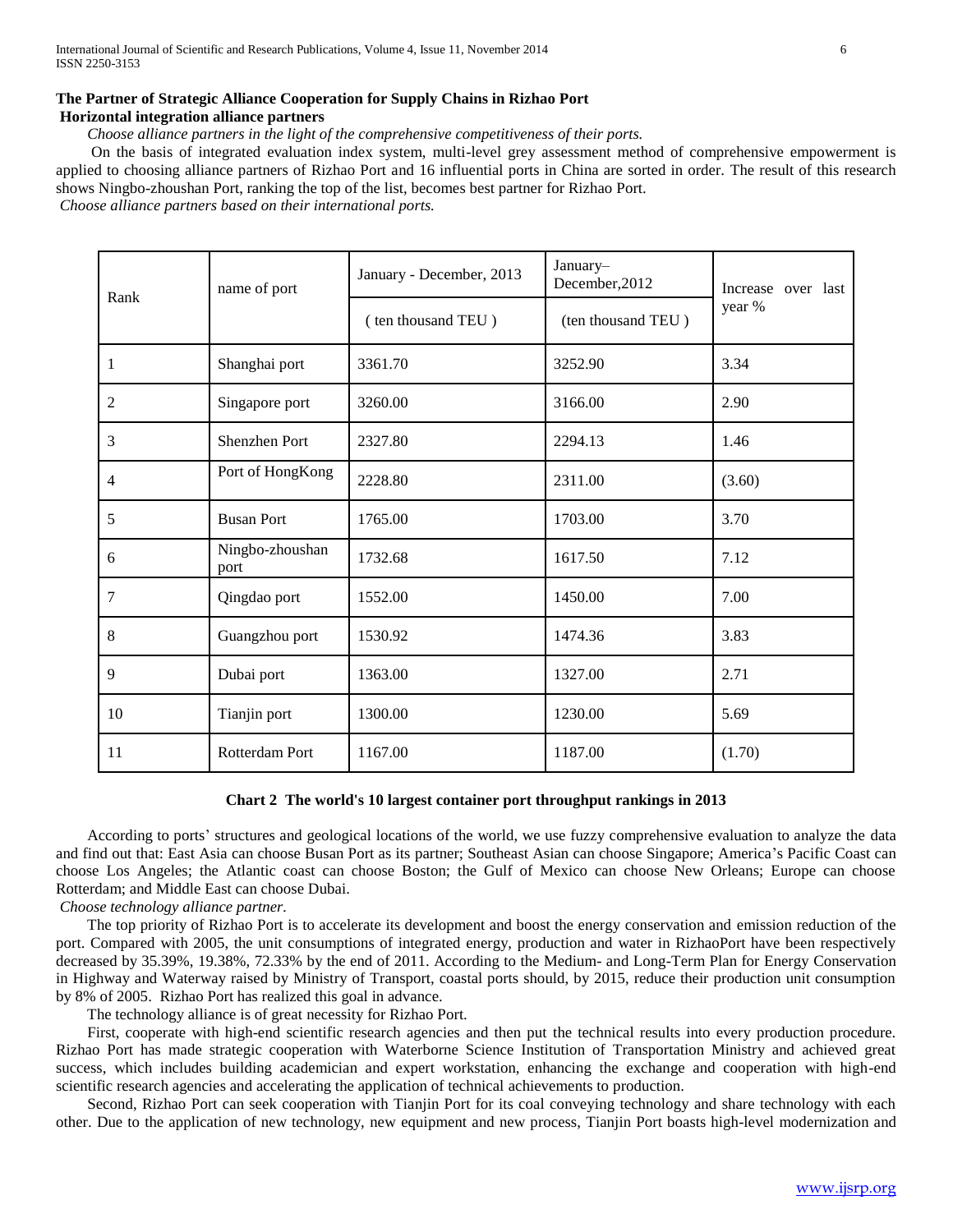information which rank the top around the whole China. Tianjin Port employs the world's first-class consecutive lading and unlading equipment and its 10 km-long belt and corridor coal convey technology used in Nanjiang Port also hits the world's record.

 Third, as for the shipping service center and one-stop service, Rizhao Port needs to draw experience from and cooperate with Tianjian Port in order to make great process. Tianjian Port has established international trade and shipping service center and electronic ports, providing customers with quick and efficient one-stop service ports. In 2010, Tianjian Port began to execute the relevant Business Process Reengineering (BPR), and as a result its data process was optimized and the decision support system was developed on the foundation of its database and expert system (ES). In addition, Tianjian Port built port Electronic Commerce (EC) system based on the EDI system and set up Tianjian Port ICP to expand its ISP function. Its international trade and shipping service center has co-worked with some shipping enterprises and government shipping sectors such as Customs, Inspection & Quarantine, Border Inspection, Maritime Department, port groups, and electronic port. Over 300 service windows are set in the service center, among which there are 133 customs service windows, 43 inspection & quarantine service windows, 18 maritime service windows, 12 border inspection service windows, and more than 60 port groups service windows. Besides, the shipping service center is also equipped with over 30 banks, customs clearances, customs inspections, ship agencies, forwarding companies and other intermediary organizations. They provide customers with various shipping and logistics business, including conducting the shipping exchange, passing customs and inspection, offering port services, financial settlement services, ship and cargo agent services, and information and consultation services.

 Fourth, on the aspect of container terminal's central dispatch, Rizhao Port can choose Shenzhen Port as the partner. Shenzhen Port boasts world's advanced container terminal's central dispatch system. The functions of this system include the wireless data terminal, the container location, the remote login and query etc., providing automated, professional and intelligent services for customers. With the advanced facilities such as 65m-outreach shore cranes and 8 stories yards and multi-layered warehouses, Shenzhan Port now can operate ships with the world's biggest containers and offer comprehensive and professional logistics added services at any time.

#### *Choose marketing alliance partner.*

 First, Hefencity Port, Hamburg can be taken into consideration. The development of ports need be driven by the harbor city. If the harbor city is charming, the related effects will rise. Therefore, building Rizhao into a harbor city image with global investmentattracting is essential for Rizhao Port to develop in its globalizing process. Taking Hefencity Port as example, Hamburg of German regards huge project constructions as globalizing development strategy and creates a global image of capital-attracting by setting up a new paradigm of European urban, displaying the process of project constructions, holding international architecture contest and creating marketing strategic system on culture capital. All of these reveal that local government can play a role in promoting the city's international development, that is, major development projects, historical and cultural features and appropriate marketing system are

effective methods to help the city build a globalizing image, attract global investment and promote its internationalization.

 Second, it's Ningbo—Zhoushan Port. Ningbo—Zhoushan Port is a rapidly developing port in the Yangtze River Delta region, and has great common with Rizhao Port. So both ports can make close cooperation with each other, especially in the fields of investment, business, information technology and maritime affairs. Ningbo—Zhoushan Port and Shanghai Port are always in competition. From the General Plan of Ningbo—Zhoushan Port in March, 2009, we can see that Ningbo—Zhoushan Port would work with Shanghai Port to build an international shipping center, which would generate an important effect on Ningbo—Zhoushan Port to develop into world-top port. The dislocation development and function distinction are the foundation of the two ports. In addition, in order to face with financial crisis, Ningbo—Zhoushan Port exerts its leading advantages, and has singed cooperative agreements with

Jiaxing, Wenzhou, Taizhou and other ports. Now the transfer amount of containers in Jiaxing and Taizhou increases significantly. [15] What's more, Ningbo—Zhoushan Port take an active part in building "waterless port" in hinterland cities of Zhejiang province and launch the direct sailing to Taiwan, constantly strengthening the ports' radiation force.

 Third, it's Shenzhen Port. The relationship between Shenzhen port and Hong Kong Port is similar to that between Rizhao Port and Qingdao Port. In recent years, Shenzhen Port and Hong Kong Port have achieved extensive and outstanding cooperation in many fields, including the investment and construction, the business management, the application of science and technology, the operation

specification, maritime researches, the search and rescue, the pilot transition, business negotiations and customer services. [16] Without Hong Kong industries' help and participantion, Shenzhen Port would not reach such great achievements. Meanwhile, the rise of Shenzhen Port also helps Hong Kong industries promote their business upgrading and extend their development space. So the relationship between the two ports can be regarded as the division and cooperation in a virtuous circle.

#### IV. VERTICAL INTEGRATION DYNAMIC LOGISTICS ALLIANCE

 Vertical integration mainly embodies the alliance between ports and cargo, ports and shipping, as well as ports and parks. In supply chains, the ports, owners, shipping companies, logistics parks, and industrial parks can contribute to cargo supplying and seamless link of distribution, and thus enhance the quality and efficiency of ports.

*Alliance between ports and cargo*

 Yanzhou Mininng Group, China National Coal Group, Zibo Mining Group and Lu'an Mining Group are not only the comperative partners of Rizhao Port Group but also its stockholders. So Rizhao Port has mature alliance with these owners. For

[14]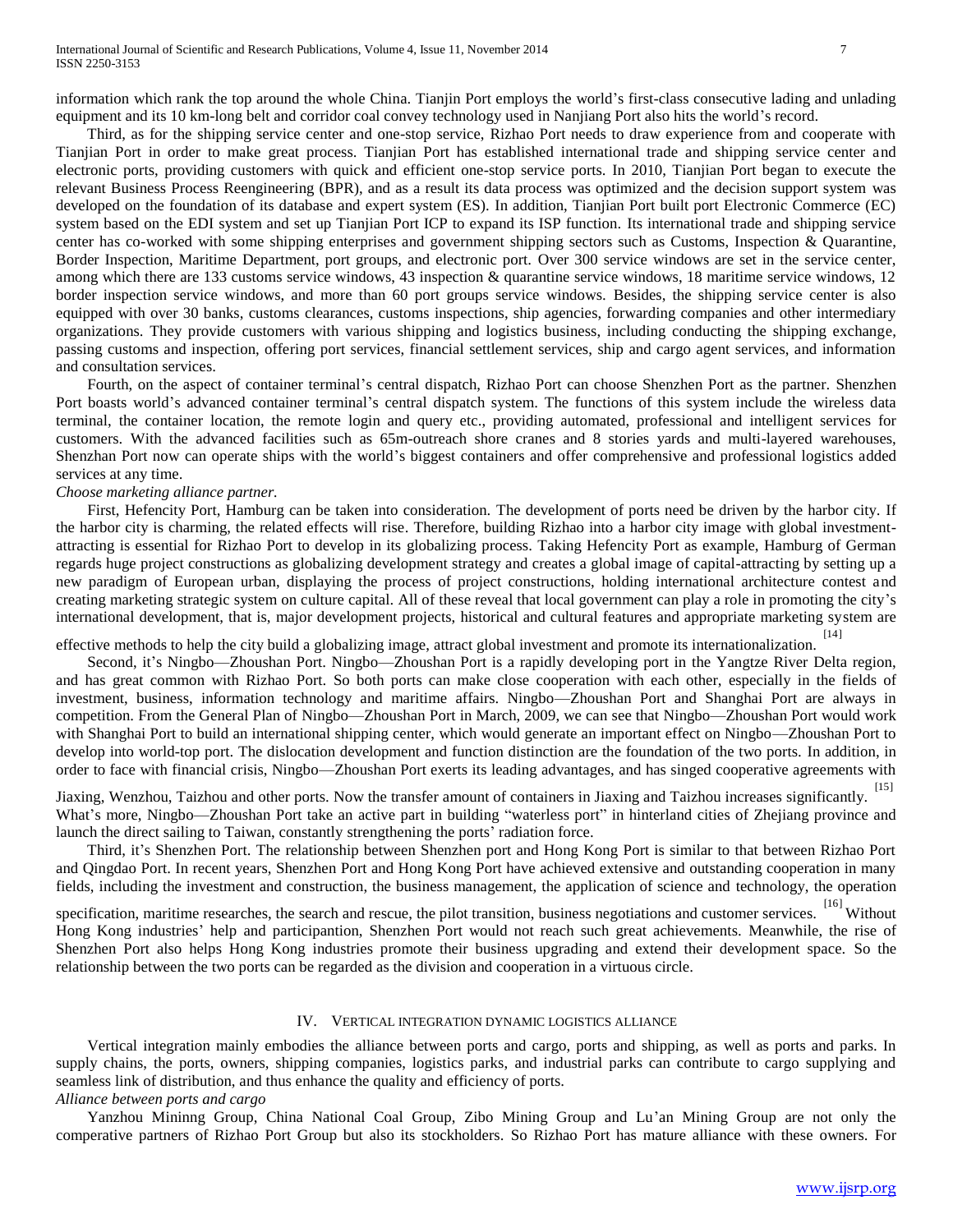owners, they expect suppliers can provide "less bulks, less inventories, while more batches and more varieties" services, and "door-todoor", "self-to-shelf" or "line-to-line" logistics services with low cost. Under the influence of economic globalization, ports have to face with the constant profit decline in harbor handling and freight transport brought by the intensively competitive market. So ports have to seek broader space for development. Ports constantly develop their integrated services and meanwhile take their information advantages to expand the services to enterprises' whole process of production and operation, such as sales planning, inventory planning, order planning and production planning. The ports and cargo alliance is necessary for ports to stabilize their goods supply

and can be regarded as the logistics service aim for ports.  $[17]$ 

#### *Alliance between ports and shipping*

 Rizhao Port can build partnerships with world well-known shipping companies, such as Mearsk Group, Cosco Group, P&O Nedlloyd, CMA-CGM Group, China Shipping Group, the Korean Air, the NYK(Nippon Yusen Kaisha Line Ltd) and SIT Group. The container handling capacity of ports is an important indicator of international logistics center. Therefore, in logistics field ports undertake a wide variety of partnerships with shipping companies, especially with container liner companies. For instance, ports and shipping companies jointly take up stakes, operate some inland shipping and wharfs, transfer shares, and allow container liner companies' stake participation and management, so as to realize asset complementing and resource sharing of each party. Mearsk Group can be the example. Mearsk takes up 30% stake of Tanjung Pelepas Port and positively engages in cooperating with Shanghai Waigaoqiao and managing the fourth-phrase stocks. Ports can make cooperation with liner companies on the stocks of wharf bonded areas, storage yards and warehouses. In addition, both sides can jointly present a third logistics service and develop information platform. [17]

# *Alliance between ports and parks*

 Rizhao Port can work with some mature logistics parks like Zhengzhou International Logistics Park, Xuzhou Logistics Park, Lanhua International Logistics Park in Shanxi Province, Gaijiagou International Logistics Park of Ji'nan, Jinxiang International Logistics Park, Jinhua International Logistics Park, Chengdu International Logistics Park and so on. Harbor-neighboring industrial parks and logistics parks are the important positions for innovative alliance. Ports are logistics distribution centers and harborneighboring industries are the best integration of production factors and meet for the needs of supply chains. Considering ports' effects on logistics industries and harbor-neighboring industries, we need to take full use of harbor-neighboring limited land resources and make good arrangements for logistics parks and harbor-neighboring parks. Therefore, when planning logistics parks in the ports and harbor-neighboring areas, we should construct a variety of storage yards and supporting facilities, improve ship agents, freight forwarding, information providing, road transportation and other supporting functions, and launch logistics business to draw domestic and foreign enterprises. We expect tha the improvement of logistics services and structures can bring the better convenience for our owners. [17]

#### V. BLENDED DYNAMIC LOGISTICS ALLIANCE

Blended dynamic logistics alliance depends on suitable ports and upstream & downstream resources in ports' supply chains. As for Rizhao Port, it can choose the ports whose business scopes are similar to it and handling capacity is within the field's standard. So considering the container, Rizhao Port can choose Shanghai Port; as for the iron ore, it can choose Ningbo-Zhoushan Port; as for the cement, it can choose Yantai Port; on the coal, it can choose Qinhuandao Port and on the liquid chemical and oil product, it can choose Lianyun Port.

 Viewed from the fierceness of competition and cooperation and the overlapping of economic hinterland, Rizhao Port is suitable to cooperate with Weihai Port, Yantai Port and Qingdao Port in Shandong Province, which needs the government's efforts and the positioning of every port in the strategic alliance. China and South Korea "4+1" Port Strategic Alliance Operation Rules signed by Qingdao Port, Rizhao Port, Yantai Port, Weihai Port and South Korean Busan Port market the operation of "4+1" port cooperation mode driven by Shandong Provincial Government.

#### **REFERENCES**

- [1] Huanbiao chen: Port supply chain and construction(part one) shuiyun management,2009,(10),9-11.
- [2] SWOT Encyclopedia, http://baike.baidu.com/view/95520.htm
- [3] Rizhao port baidu encyclopedia, http://baike.baidu.com/view/77577.htm
- [4] Kun zhang: port logistics development strategy in Shandong peninsula,2008 the thesis in Ocean University of China.
- [5] Zheng sun: the research Based on the competition strategy of Qingdao port in logistics integration ,2010.
- [6] Rizhao port push construction of port information, Rizhao daily. http://www.chinahighway.com/news/2006/143862.php
- [7] Gang cai: Bohai sea infighting of three port group , http://www.sina.com.cn
- [8] Xinhong chen: analysis Port enterprises to form a dynamic logistics alliance mode, Port Economy , 2008.9.
- [9] Yazhu gu: From the perspective of the port industry cluster to discuss port logistics alliance, Marketing Research,2008.2
- [10] Libin guo,yuzhong zhang: The construction of evaluation index system in port logistics strategic alliance, Shipping Management, 2011.8
- [11] Jin yang: Rizhao port, "save" a better tomorrow,CHINA Water Transport,2012.5.21